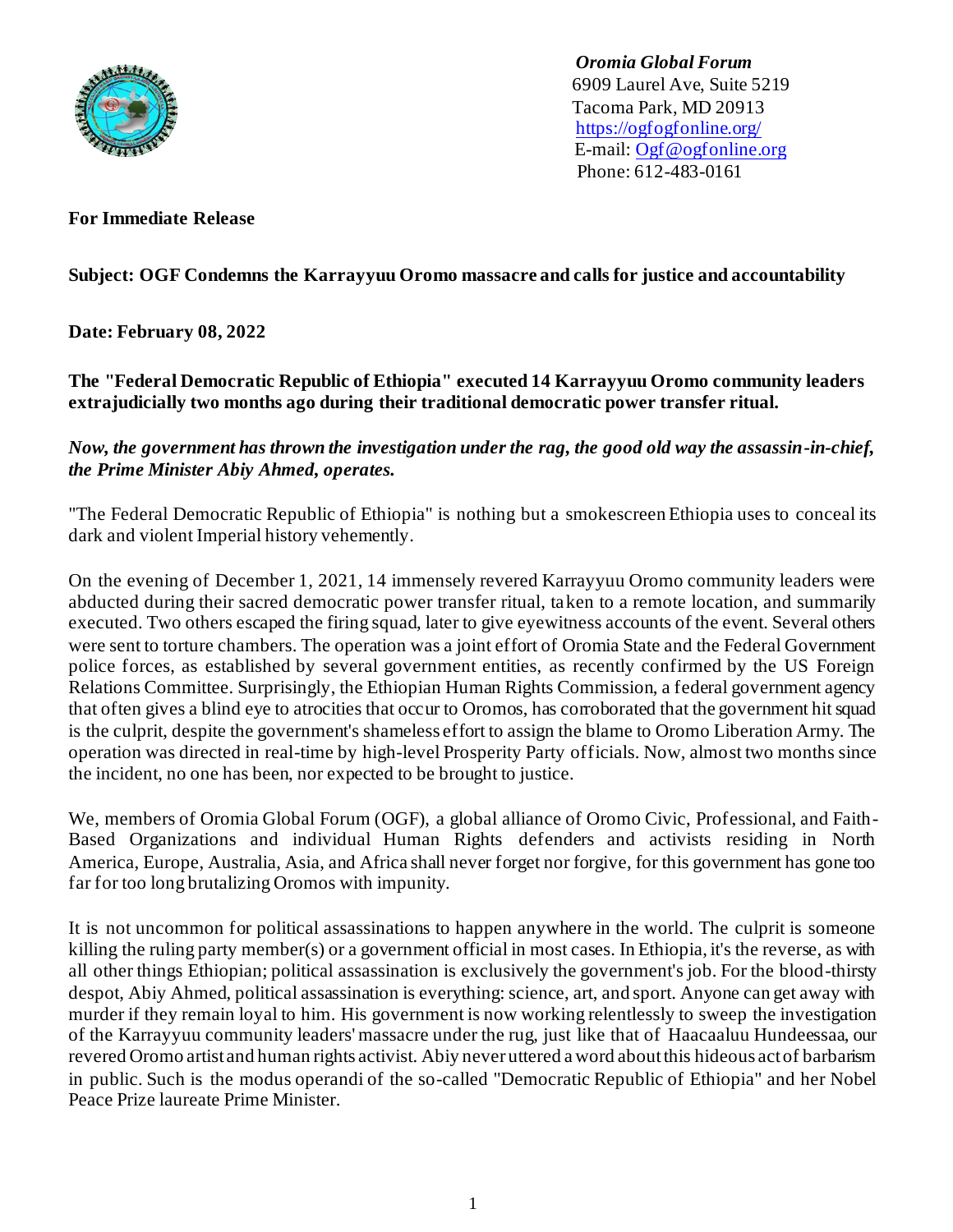Ethiopia has now proven that it is precisely the opposite of what it says it is and what it stands for, with double deception embedded in its official name. "Federal Democratic Republic" does not fit a country that neither understands the meaning of federalism nor has the slightest clue what democracy entails. Ethiopia boasts 3000 years of civilization and freedom. One may ask: is there a 3000-year-old documented history attesting to it? Ethiopia established its current-day boundaries after Menelik II, ruler of the tiny Amhara kingdom, brutally annexed the southern and eastern nations, including the Oromo land, during the 1882-1886 intense colonial war of expansion. This seminal event deprived the Oromo people, including the Karrayyuu, of sovereign Gadaa democratic socio-political culture. Oromia has thus nothing to do with this 3000 years history which is a myth and mystery to all non-Amhara populations in Ethiopia. What documented seminal event took place 3000 years ago, triggering the formation of the Ethiopian empire anyway? None. *Ethiopianists* (the Amhara right-wing elites) have no shred of evidence that Ethiopia's pre-1882 history included Oromia, nor was it known as Ethiopia then. The name "Ethiopia" took root in the 1940s. It was called Abyssinia before. Abyssinia/Ethiopia never saw a peaceful transfer of power throughout its history. On the contrary, even after so many years of suppression, the Oromos, like the Karrayyuu, continue practicing the Gadaa democracy locally, no matter how much the Amhara loathe it.

The geographic location of an area known as Ethiopia, in all global maps produced before 1850, barely touches the present-day Ethiopian landmass. The name "Ethiopia," which appears several times in the Bible, thus does not refer to present-day Ethiopia, contrary to the make-believe Ethiopianist historians' assertion. Moreover, the original text in the scripture is Cush, not Ethiopia. The myth, the lie and the deception are intended to deny the Oromo their right to retain their pre 1880s democratic roots, a tradition of peace, harmony, and just society. The killing of the Karrayyuu community leaders indicates the level of the regime's desperation and fear of the Oromo Gadaa democracy.

Hence the 3000 years old Ethiopia is all but a myth, a lie repeated trillion times, to entrap the nations that Menelik II forcibly annexed; if they want to go back to their roots, what is precisely happening in the case of Oromia. *Ethiopianists* claim that Ethiopia has never been colonized, even though it was under Italy's occupation for five solid years. Following a defeat, the reigning monarch fled Ethiopia, leaving it without a functioning government during that time. Why do the Amhara elites need to build a reputation based on myth and deception, longing for unmerited prominence? The people of today's Ethiopia have a shared history of misery, poverty, famine, war, exploitation, oppression, etc., of only 150 years; no matter how often the "Ethiopianists", the forces that struggle to restore the monarchy, feudalism and supremacy of the Amhara elites, are concealing the truth.

John F. Kennedy once said: "*The great enemy of the truth is very often not the lie, deliberate, contrived and dishonest, but the myth, persistent, persuasive and unrealistic*." Ethiopia must come to terms with its tragic history and redress the past wrongs or risk an irreparable breakup and further fragmentation that started with Eritrean Independence in 1993 in the immediate future. Atrocities perpetrated against the Oromo, such as the killings of the Karrayyuu leaders, to dim the re-emerging rays of the indigenous Gadaa democracy, only hardens our position to seek self-determination.

Ethiopia is ostensibly a Federal system with the Regional States supposed to have a decentralized power granted by the Constitution, which allows the States to remain independent in their internal affairs. Regrettably, all authority has been centralized illegitimately and consolidated by the single party ruling class that forcibly eliminated all other political contenders at the State level to facilitate an absolute power of a single party and rule of a single person centrally. The word "federal" is for adorning letterheads only, while tyranny and dictatorship remain the system's hallmarks. No, there is no functioning federalism, and that the empire better stop fooling its people and the international community. The Federal government's leading role in the massacre of the Karrayyuu Oromo leaders not only blurs the jurisdiction line but completely erases it, a severe blow to federalism, a potential trigger for the country's disintegration along the ethnic fault line.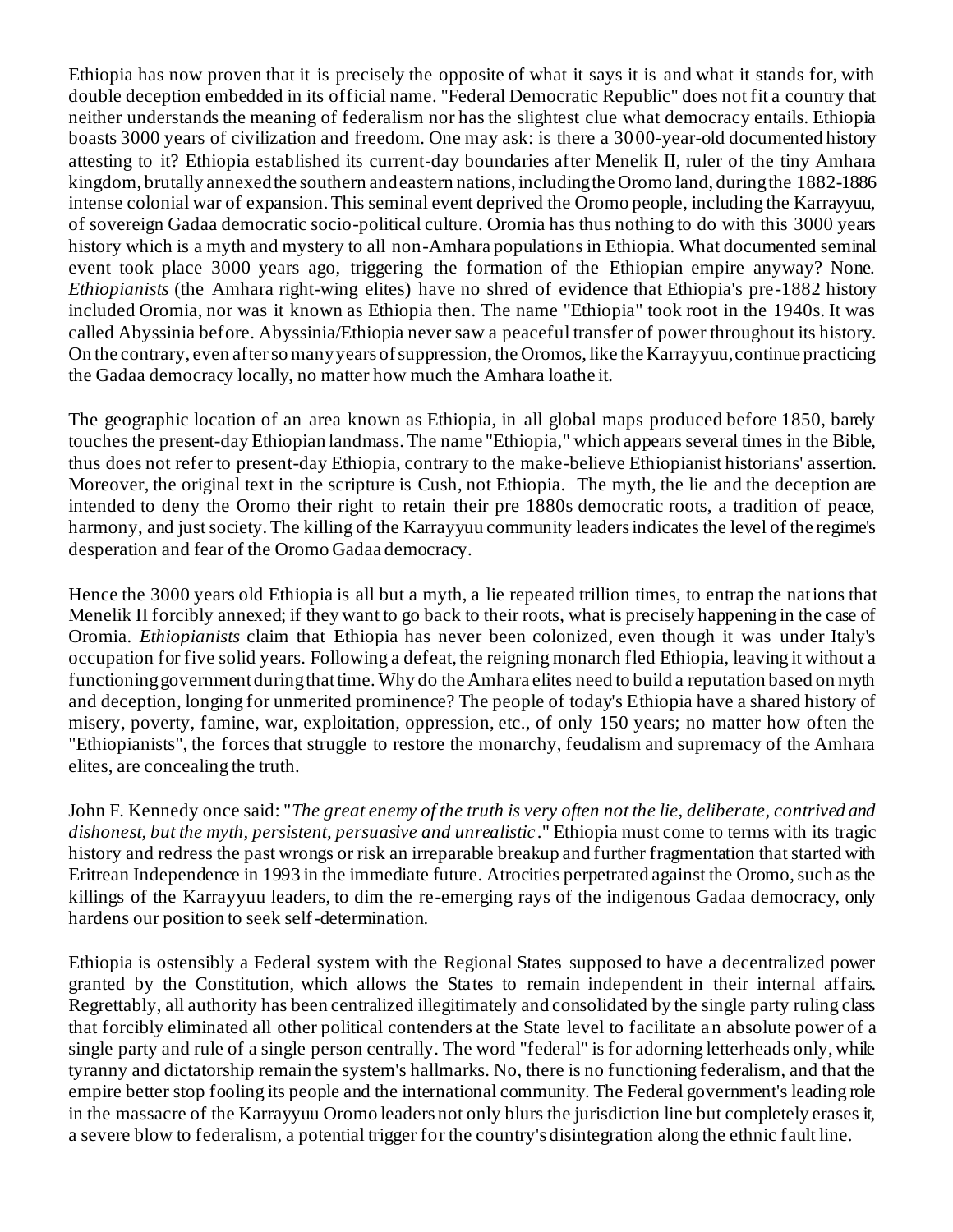The Karrayyuu Oromos have been victims of the Amhara expansionist terror attacks for many years. Crossing the Oromia Regional State border and penetrating at least 45 km deep, the Amhara evicted the Karrayyuu Oromo following repeated deadly incursions. Why is the Oromia Regional State indifferent about this unlawful, violent land grab and unspeakable atrocity committed against the Oromo people by the expansionist neighbouring Amhara State? Why does the federal government turn a blind eye to this heinous crime perpetrated against this innocent peace-loving community? It is a piece of solid evidence that federalism exists only on paper, and both levels of government act as criminal partners with one sinister goal, denying the Oromo people their inherent human rights and inalienable right to their ancestorial lands. Given this untenable situation, taking a relationship break could be the smartest choice to make for both parties before more bloodshed and destruction occur. But, how can that be when the government arms the Amhara terrorist tugs known as *Fanno*, who cross the border indiscriminately killing Oromos, looting and destroying their properties, thus exposing the population to famine and incalculable destitution? How can that be when the government is unwilling to negotiate with Oromo leaders, but continue to kill, imprison and torture them ?

A few months ago, the Oromo Abbaa Gadaa Union (an indigenous socio-political institution that includes the Karrayyuu leaders) bestowed on Abiy Ahmed its highest formal civilian recognition. Yet, Abiy Ahmed, in his characteristic style of betrayal of the Oromo nation, did not seek justice for the Karrayyuu community leaders. He never misses the opportunity to shoot a dagger at our hearts. He has no secret of his hatred for Oromos, which made him a political heartthrob among the right-wing Amhara elites and their orthodox Christian zealots, who openly rejoice in such atrocities against Oromos. As an adept manipulator and narcist, he is obsessed with one-sided loyalty expecting Oromos to bend over backwards for him while he gives little to nothing in return.

By any definition, democracy involves a government in which the supreme power is [vested](https://www.merriam-webster.com/dictionary/vest#h2) in the people and exercised by them directly or indirectly through a system of representation usually involving periodically held free [elections](https://www.merriam-webster.com/dictionary/election) (*[Democracy Definition & Meaning -](https://www.merriam-webster.com/dictionary/democracy) Merriam-Webster*). But, really, is supreme power vested in the people in Ethiopia? Has it ever been, or even better, will it ever be? Unfortunately, the answer to all these pivotal questions is a resounding no. Not in a country where the government indiscriminately kills, rapes, burns homes and loots its citizens as a punishment for seeking justice, fairness and exercising their fundamental human rights. In a country where certain dominant ethnic elites with control over the media and public purse fight tooth and nail to prevent the triumph of the rule of law and justice, can one ever think of democracy coming to Ethiopia even as a remote possibility?

The savagery and cowardice of the Ethiopian government in the cold-blooded massacre of the Karrayyuu community leaders is a barbaric act of sending terror shock waves through the Oromo nation's spines. It did anger us but did not and will not break us, nor will it help the government achieve its siniste r objectives of forcing us into submission. On the contrary, it has made us more steadfast, resilient, resolute, and more determined to re-evaluate our socio-political situation and the meaning of life under tyranny imposed on us by our sworn enemies. Do any peace-loving and fair-minded people on the side of justice ever question why an armed struggle is fast spreading throughout Oromia to restore justice in Oromia? Of course, no. Who should Oromos turn to when their presumed government terrorizes them with the most inhumane acts of barbarism and cruelty? Needless to say, to their young men and women who are standing up against the tyranny and paying sacrifice with their lives to restore dignified living for Oromos on their ancestral lands in Oromia.

We pledge to continue holding the Ethiopian government's feet to the fire for killing these innocent and immensely respected Karrayyuu community leaders. Nothing has devastated Oromos more than killing these innocent people since Haacaaluu Hundeessaa's assassination. We shall never relent, neither shall we tire in seeking to bring the perpetrators to justice. We know this lawless government can never serve justice under any circumstance. Because of that, we once more renew our vow to support those whose mission is to restore the Gadaa inspired Oromo social justice and emancipation.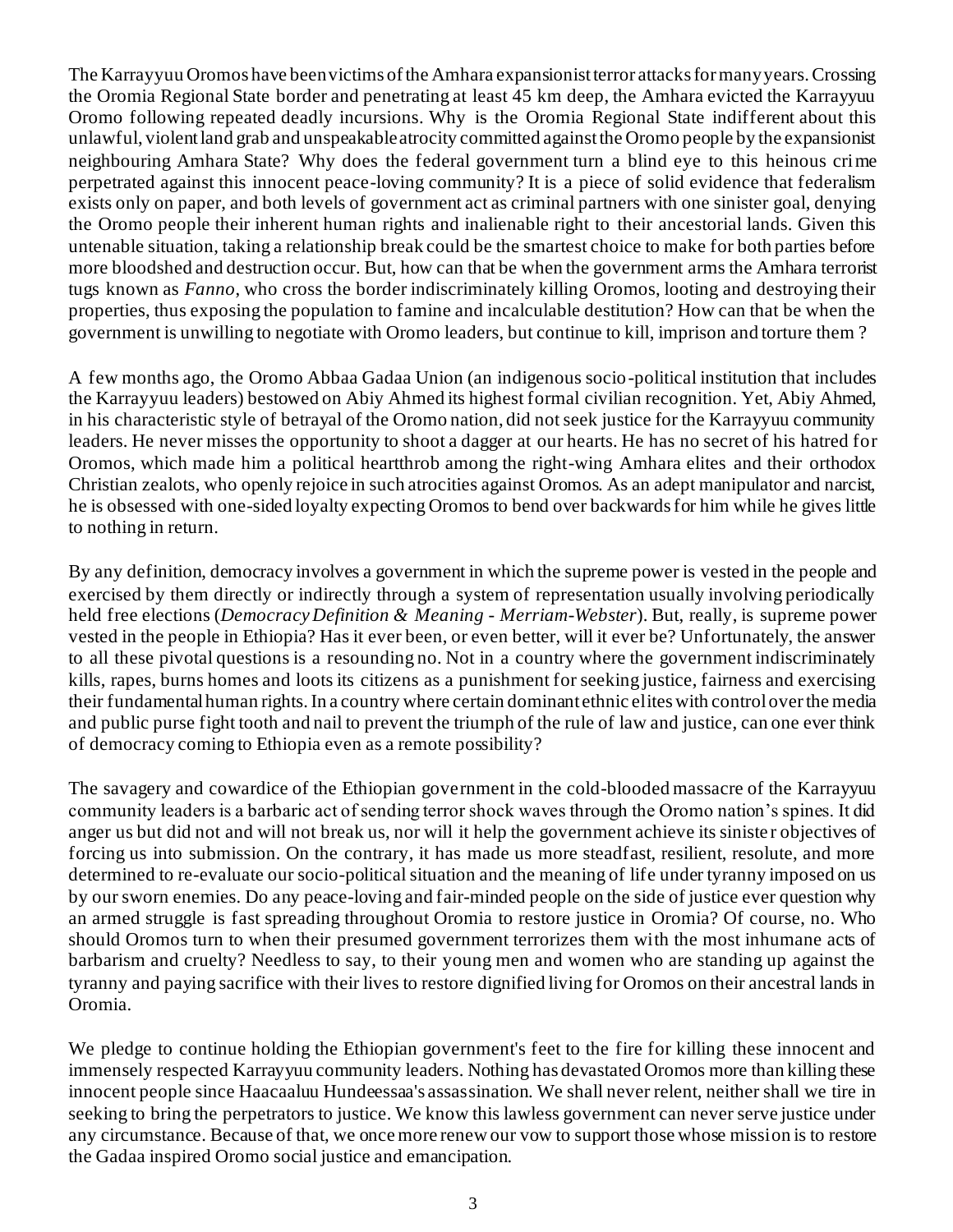As a self-respecting nation, Oromia shall not continue as a consenting partner of a murderous regime and an empire that is quickly losing its relevance and on the verge of total disintegration under the weight of a myriad of irreconcilable internal conflicts it perversely created. Ethiopia has proven beyond a scintilla of doubts that it cannot solve its internal disputes and conflicts between the neighbouring Regional States peacefu lly and has resorted to violent suppression of freedom of thought, democracy, and Federation, as indicated by the extreme measures it has taken, such as the massacre of the Karrayyuu community leaders. The current untenable political action the government is pursuing, forcibly revoking the constitutional protection of the rights of nations, nationalities and peoples, will lead Ethiopia down a slippery slope to ruin. The broad daylight massacre of the Karrayyuu leaders, the tactical elimination of Oromo opposition parties during the recent hollow election, and the exclusion of Oromo representatives from the so-called National Dialogue in progress indicate the depth and breadth with which Ethiopia rejects Oromos.

Merriam-Webster defines a republic as "a government in which supreme power resides in a body of citizens entitled to vote and is exercised by elected officers and representatives responsible to them and governing according to the law." Is Ethiopia a republic? It is a joke of the century.

How could a land believed to be the origin of humanity become such a God-forsaken country, a land of perpetual famine, poverty, a land of the misery of biblical proportion and extraordinary brutality? Because Ethiopia, right from its inception, up to now, is governed by law-less goons whose raison d'être is the elimination of any political contenders to hang to the power of luxury, at all cost, with no regard to the plight of the occupied populations for democracy, fundamental justice and shot at a dignified life.

This God-forsaken country, boasting 3000 years of civilization, doesn't get the slightest clue what the meaning of civilization is, nor does it understand what the three words in its name-Federal, Democratic and Republic-stand for or represent, singularly or in any combination. All government bodies, military and civil, even the religious institutions, particularly the orthodox, including higher education institutions, spend the country's meagre resources manufacturing falsehoods to keep the fascistic regime in power in perpetuity. Ethiopia cannot fool anyone anymore in the entire global community but itself.

Ethiopia's main trouble is its rulers' mentality of keeping the colonial empire together by any means; instead of accepting, respecting and practically implementing the right of nations to determine the future of the empire freely and democratically, through popular decision (referendum). Thus, the only solution to the over century old cycles of crises and miseries in Ethiopia is to negotiate and establish a peaceful path to practical implementation of the peoples' right to self-determination. The type of "National Dialogue '' the government is trumpeting now, where the architect is the lawless and illegitimate Abiy Ahmed's government will never be able to bring peace and tranquillity to the region, nor justice for the Karrayuu Oromos.

The right-wing orthodox fundamentalist Amhara supremacists have put up insurmountable roadblocks making coexistence with other nations, nationalities and peoples untenable. The relentless call by the Amhara supremacists to destroy the Constitution and tear up the Federation and national flag violently, without seeking the required consent from the other nations and the more than favourable pondering of Abiy Ahmed's government to go along is undoubtedly going to be the last nail in the coffin. Hence, Ethiopia's true triumph may come if and only if it can run up against the barriers put in her path by these intransigent people.

Given that this roadblock to coexistence is imposed on us, Oromos have no choice but to take it as an opportunity, for it will amazingly put us closer to emancipation than we believe. There are no humanely logical reasons compelling a socio-political coexistence when one party perpetually fights tooth and nail to destroy the bridge; yet, the other party struggles to prop it. The opportunity for peaceful coexistence has not only eroded but entirely eviscerated by the Amhara elites' and high-level federal and regional officials' intense, deep-rooted animosity, heightened and unbridled hate speech dehumanizing the Oromo people.